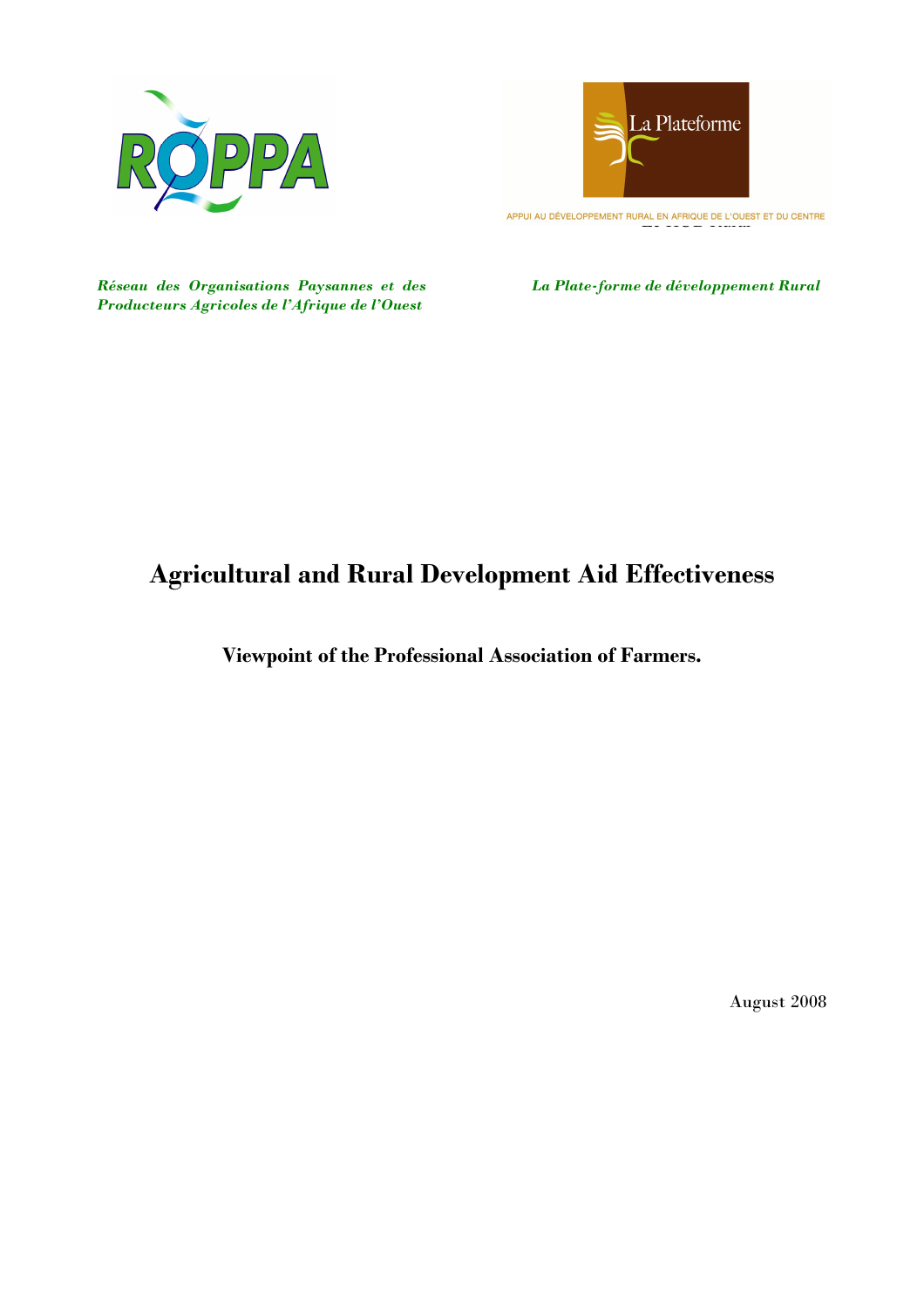#### I. BACKGROUND

#### Importance of the agricultural sector

The economic structures of West African countries continue to indicate a strong participation of the rural agricultural sector. The agricultural sector accounts for 35% of the regional Gross Domestic Product. The agricultural sector also accounts for the bulk of foreign exchange earnings in those countries through the exports of cotton, animals, coffee, cocoa, fruits and vegetables. The agricultural sector constitutes the main source of employment in the West African region. About 65% of the region's working population, with more than half being women, are found in the agricultural sector, mainly in the area of production and small-scale processing.

Thus, agriculture and rural development constitute major stakes in West Africa in terms of economic weight, employments and sources of income, food security, foreign exchange earnings, town and country planning, natural resource development and regional integration.

Despite the weight of the agricultural and rural sector in the West African economy, it has not received all the necessary attention from Governments and partners in terms of funding and official development assistance.

#### Financing agriculture and farmers: the underprivileged sector

African subsistence farming needs intensification, modernization and investment into technical and organizational innovation… Their financial service needs relate to assistance to improve the physical, economic, social and legal environments of production, subsidies for easy access to inputs, loans (short term for life in the countryside, grazing, lean season; medium term loan for equipment; long term for heavy equipment, plantations…). They also relate to certain types of adapted savings and insurance services. The characteristics of the request for finance (types of services, amount, rate of payment of loans, type of mobilizable guarantee...) are highly diversified, depending on the agro-ecological zone, the production systems that are more or less diversified and intensive, types of players (men, women, youth who are settling, large-scale farmers, farmers organizations...), extent of integration into the market…

The offer for agricultural financing originates from four sources: the informal sector, the private sector (commercial banks, providers, operators), the micro finance intermediary sector and the public sector,

Commercial banks tend to focus their financing offer on some secured sectors (export crops, irrigated farming ...) and venture into food security only with a lot of caution. In the UEMOA zone, the main beneficiaries of bank support are: trade accounting for 38% of funding; manufacturing industries with 21% and services with 15%. The primary sector which occupies more than two-thirds of the working population receives only 6% of the support. The IMFs which are the most accessible mechanism to the rural folks reach only a small portion of the population. In 2004, the 650 IMF with their 3000 service points affected only 7.5% of the population in the UEMOA zone, with the rural folks accounting for 80%.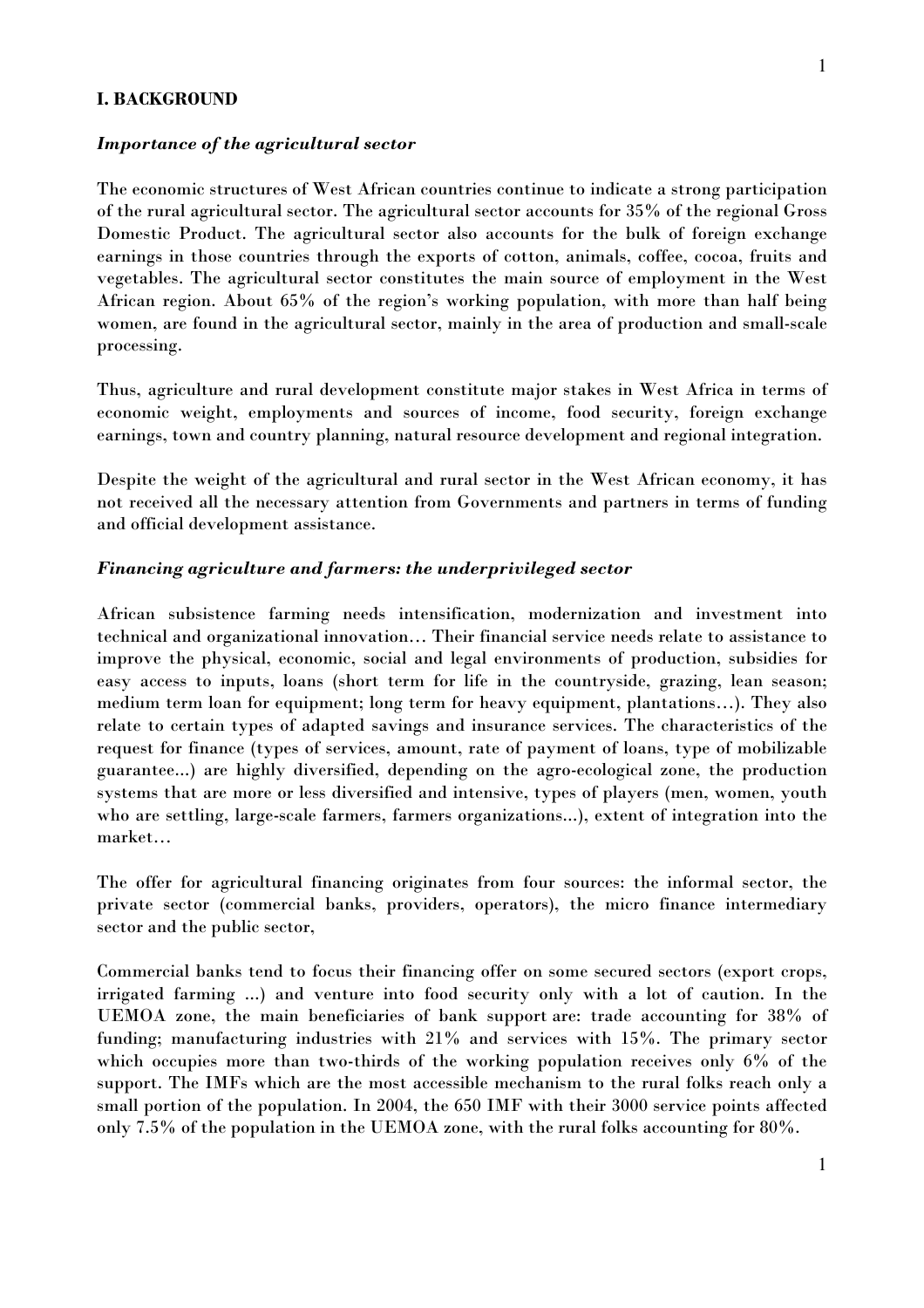For a long lime, the bulk of the agricultural financing was sourced from come government assistance. However, with the economic liberalization, the national public financing offer reduced considerably. The State is unable to allocate 10% of its budget resources to the sector which is supposed to be the engine of the economy, despite commitments given by Heads of States in Maputo in 2003. To compensate for this deficiency, Governments increasingly resort to official development assistance.

The Official Development Assistance (ODA) is granted in principle to promote economic and social development, reduce poverty and vulnerability among the people, especially those living in rural areas.

Africa is currently the region that receives more aid in the world. Compared with the population and GDP, government aid to Africa increased from 2.2% between 1965 and 1960 to 5.5% during the 90's before falling to 4.8% between 2000 and 2004. West Africa received about 22, 967 million US dollars for the same 2000 to 2004 period.

Since 2001, West African countries have been recording a consistent and regular increase of official development assistance, which is an expression of international commitments by donors (HIPC Initiative initiative, MDGs etc...). In the case of Mali, for example, the ODA increased from 351 million US dollars in 2001 to 691 million US dollars in 2005, representing a 97% increase.

## Universally recognized mitigated outcome

However, in spite of the relatively significant resources mobilized under the ODA, poverty continues to persist, and even worsen leaving West Africa far from its economic take off. Out of the 15 ECOWAS countries, 12 are classified among the Least Developed Countries (LDCs) or the poorest on the planet. Out of a population of 220 million, about two persons out of three are poor and one out of five suffers from hunger and malnutrition.

This implies that the millions of dollars which have been invested into the African economies for almost half a century now have not helped Africans to live better and improve their position in the global economy. Worst of all, the situation seems to have deteriorated. Governments are incapable of take care of their sovereignty expenditure out of their own resources. The people are incapable of getting for themselves medical care. West Africa is incapable of feeding her people. The region regularly resorts to importation to cover its food deficit. This makes her permanently vulnerable in the face of fluctuations of an international market over which she has no control. The 2008 food crisis is a perfect illustration of the region's highly vulnerable situation.

This crisis is also a reminder of the failures of prior policies on agricultural development and poverty reduction. It is also a strong challenge to all players with regard to the objective appreciation that needs to be made of aid, its quality, quantity and effectiveness in stimulating positive and sustainable changes in the West African economies and societies;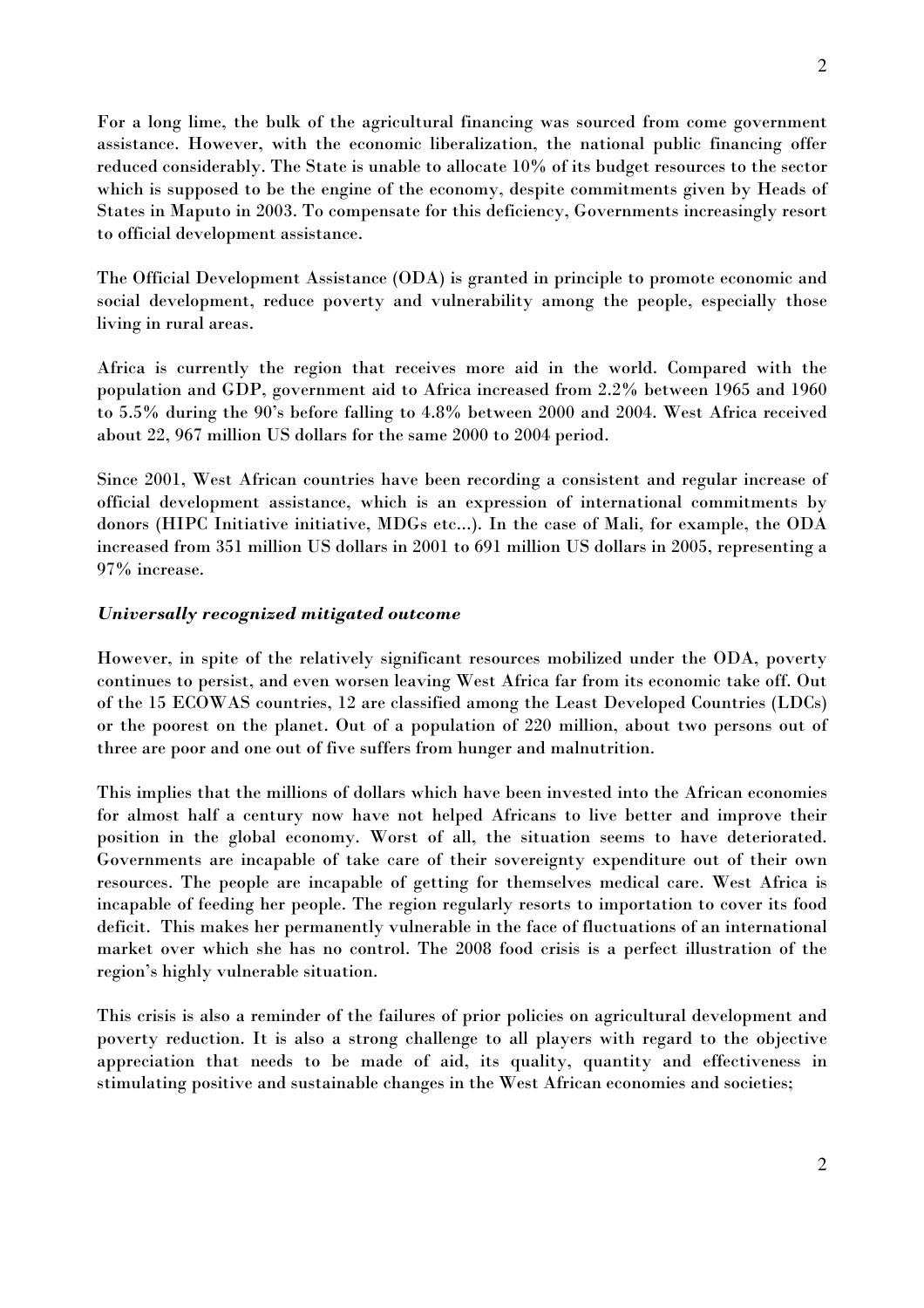### Paris Declaration: a new wind?

Certainly, in 2005, donors and governments implicitly acknowledged responsibility by adopting the Paris Declaration as a progressive commitment to do better and give more aid so as to produce measurable impacts in terms of economic and social development in African countries, especially in the achievement of the Millennium Development Goals (MDG).

Three years after the Paris declaration, the entire international community mobilizes to examine its effective implementation and appreciate the positive or negative developments associated with the official development assistance. Accordingly, consultation mechanisms and facilities were put in place by the global platform of donors on rural development for an independent reflection by civil society organizations.

ROPPA, as an independent regional farmers' movement was co-opted to carry out specific consultations in order to document the good practices of effective management of aid and gather the farmers' views on the effectiveness of the current financing mechanisms to stimulate sustainable changes. These consultations were supplemented by reflections on experiences of farmers' association in West Africa, notably in Senegal, Ghana and Burkina Faso.

This paper summarizes the outcome of these consultations and internal reflections of farmers' organizations in West Africa.

### II. OBSERVATIONS OF FARMERS ORGANISATIONS:

### Farmers' organizations: a distinctive feature within the CSO set-up

For a better understanding of the position of the farmers' organizations, it is important to have a good understanding of their own perception of themselves, who they are, the roles expected of them and the responsibilities they are to assume.

Even if they see themselves as part of the family of Civil Society Organizations (CSOs) and more specifically rural (RCSO), they hold on to their distinctive feature.

The farmers' leaders have constantly reiterated the fact that Farmers Organizations (FOs) or Agricultural Producers' Professional Associations (APPA) are not classical "NGO's".

Two basic aspects distinguish them from the other elements of civil society:

- They are the only ones together with other RCSOs to be structured from the village to the international level. Thus, the farmers' movement has groupings or FOs at the grassroots, unions, national federations, regional or international confederations or network.
- They are the only ones with the role and responsibility of assuming and carrying out economic, social, consular and trade union functions. As such, they are involved in production, marketing, processing of farm products, service provision for their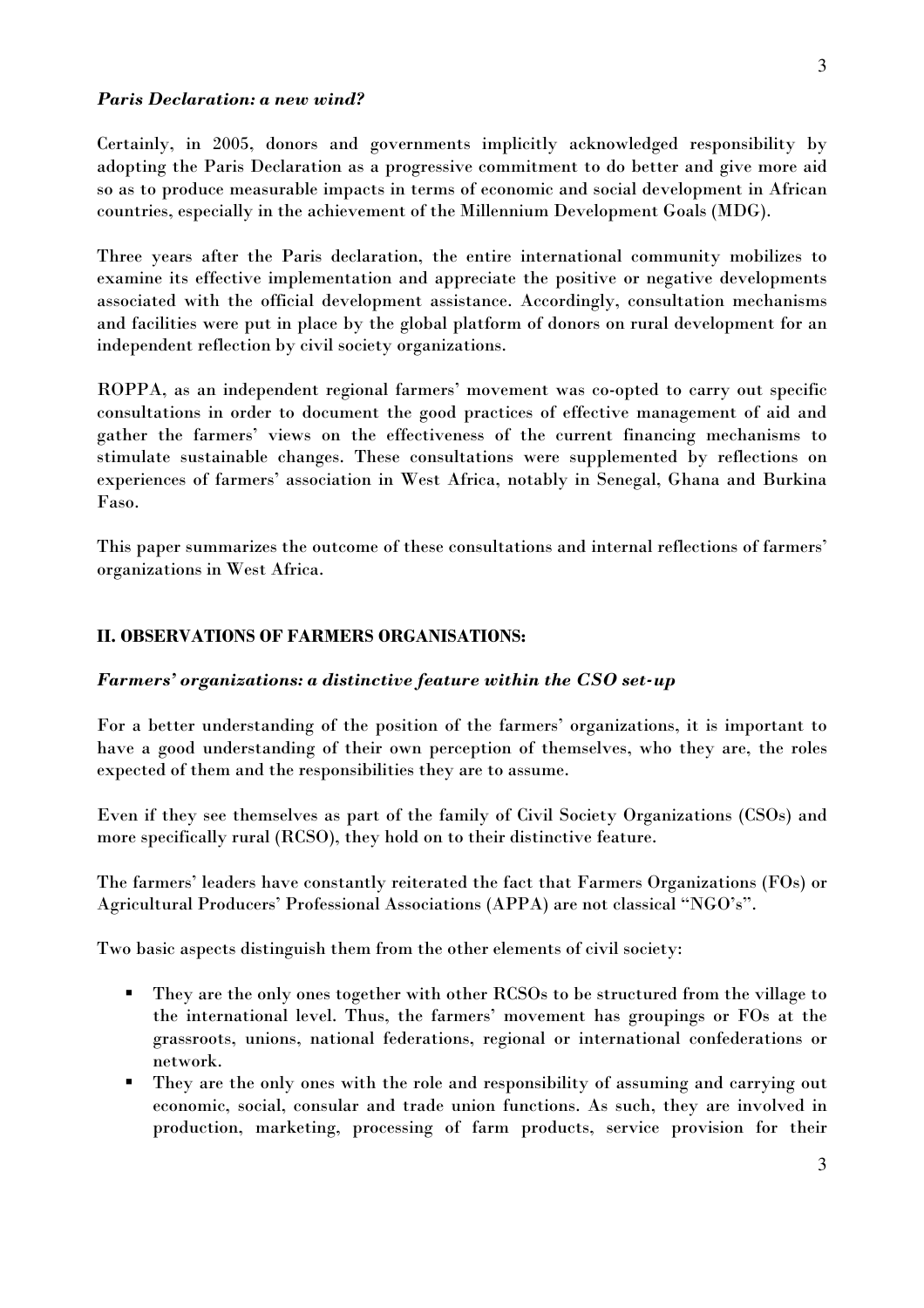members, intermediary financing in the implementation of development operations, advocacy and lobbying to influence decision makers.

For this reason, the FOs or FAPOs have their own benchmarks and value systems for appreciating aid effectiveness. It is in this regard that, while remaining in the main line of reflection of civil society at the global level, they cannot gloss over the global issue of financing agriculture and farmers.

## General view of FOs on improvement of aid effectiveness

Difficulties encountered by the ODA in meeting its development objectives depend less on its volume than it nature and conditions of its granting.

Contrary to the declarations of the international community who advocated preference for the multilateral form of aid, bilateral aid continues to predominate. The latter accounted for two-thirds of net ODA flow between 2000 and 2005. However, all things being equal, bilateral aid often has the disadvantage of responding to geo political motivations.

Very often the ODA, be it multilateral or bilateral has a high cost which actually reduces the resources available for farm structuring and processing operations. The number of intermediaries through whom the aid passes before getting to the beneficiaries on the field, is a good indicator for measuring the gradual erosion of its effectiveness. The fewer intermediaries there are, the greater the chances that an aid will be efficient, in other words, it will benefit farmers. It is for this reason that farmers' organizations, as projects or programs implementation interface between the source of funding and recipients, have often showed greater effectiveness in ODA management.

For West African FOs, the effectiveness and impact of the official assistance could be greatly improved through:

- Close support to economic and social dynamics of the stakeholders at the grassroots
- The decentralized management of soft funds by local stake holders of f evolution of the execution of the operations
- The adoption of mechanisms of apprenticeship and capacity building for example through work sites or farms used as schools, action research or the use of the "TEEE" method, i.e. Tests-Error-Exchanges-Evaluation
- Participatory follow up-evaluation based on indicators and landmarks fixed by the beneficiaries themselves
- Recording of technical and financial support in terms of time and constant effort.

## Involvement of FOs in the development and management of ODA

The rural civil society in West Africa is made up of various institutions ranging from grassroots associations to youth and women's trade organizations, via traditional and religious authorities.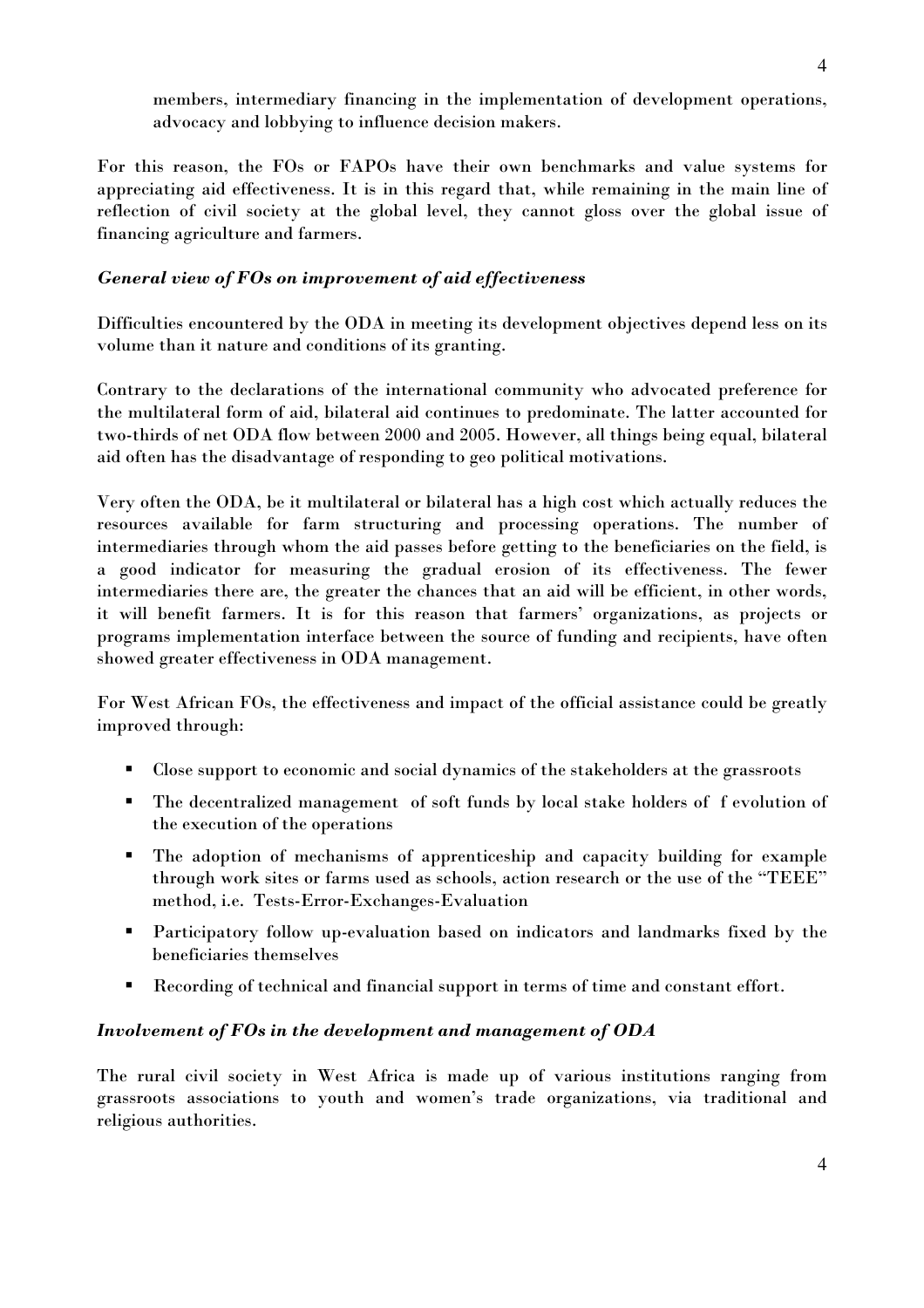Due to concentration of the population in rural areas and predominance of agriculture and rural development in the economy, it is normal that the associative movement be dominated by farmers' associations. Thus:

- In Mali today, one can count more than 6,000 farmers' organizations in various forms and with different legal status out of about 12,000 grassroots associations compiled by the Ministry of Local Government of Mali (in 2004).
- In Ghana, the number is well over 6,000. Due to the precariousness of the living conditions and agricultural technology which is labor-intensive, the main objectives of these associations are generally provision for the future, promotion of mutuality and solidarity among members of village communities against the adversity of intra annual and inter annual food shortage.

Professional agricultural associations are becoming increasingly involved and giving responsibilities in the determination of agricultural policies and laws. This has been the case in many countries:

- In Mali, a sincere and effective collaboration has been established between the State and the CSOs involved in agriculture and rural development. This collaboration allowed involvement of the CNOP in the formulation of the country's Agricultural Orientation law, which integrated the concerns of farmers.
- In Ghana, the CSOs have strengthened their relations with the CSOs of the North. Thus two CSOs of the North gave a remarkable support to CSOs in Ghana in their efforts to sensitize the population on the effects of the Economic Partnership Agreements (EPA) between ECOWAS and the European Union. This example of cooperation has also stood the test of time; many CSOs in the country are trying to enter into partnerships with CSOs of the North with a view to forming pressure groups to influence the government to put an end to bad practices in agriculture. An example of this action is the success of the FONG to stop fishing of small species on the coasts of Accra.

Between the 60's and the 80's, the FO's had limited involvement in the strategic choices for development. It is from the 90's, especially following the establishment of the sahelian platform of Farmers' Organizations and the Network of Farmers and Agricultural Producers' Organizations (ROPPAs), that, West African CSO's started to make their voice heard on national, regional, and international level.

The creation of ROPPA came especially with: (i) representation and defense of the interests of their members through recommendation, of strategies/programmes/ policies favorable to agriculture and rural development, among other things; (ii) service provision to members (technical support, training, etc..); (iii) partnership with government and development partners in various strategies/programmes/policies of agricultural and rural development; and (iv) surveillance and control of various interventions in agriculture and rural development. However, in spite of the good performances of some of them in the execution of these tasks,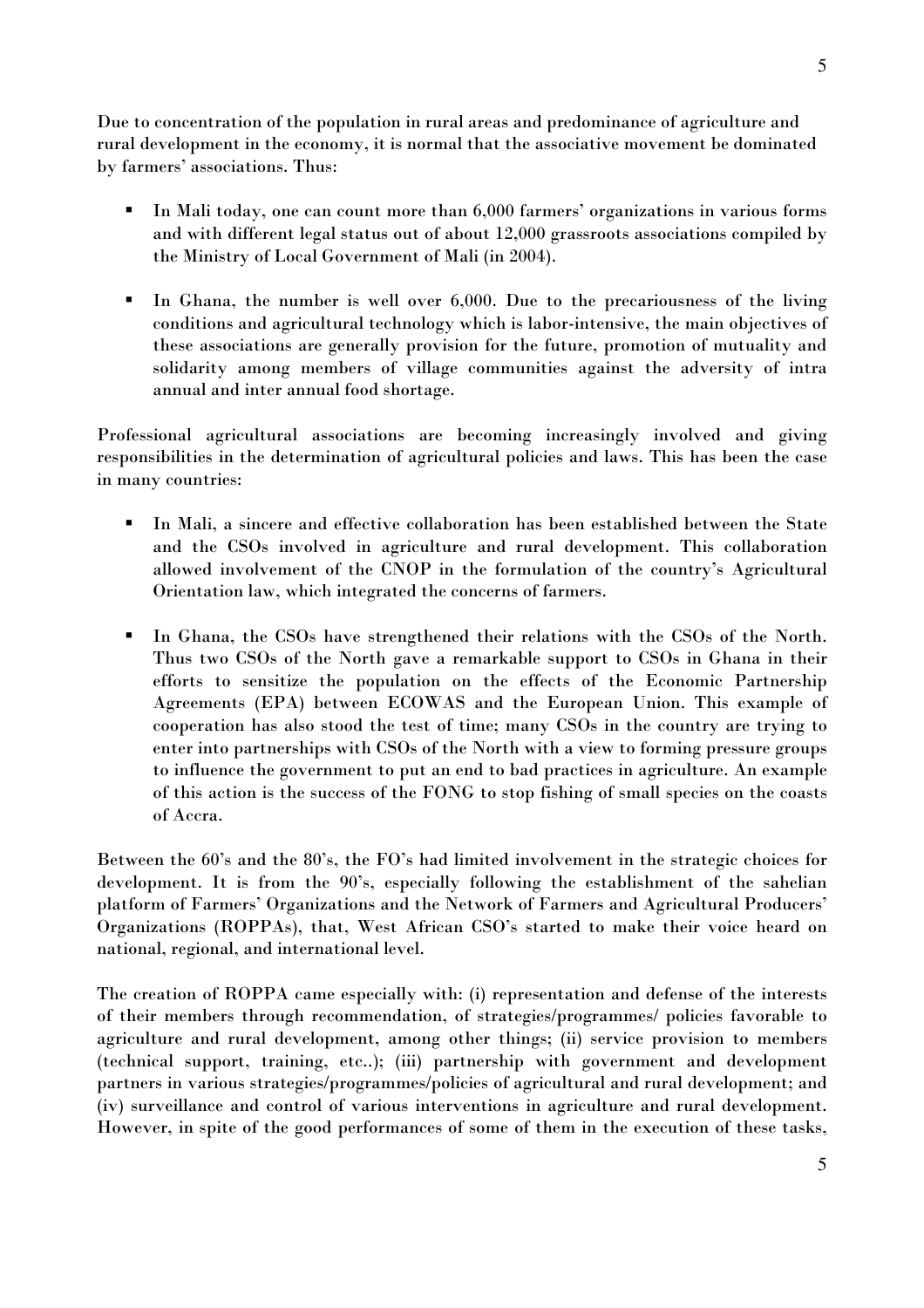many CSO's continue to display significant shortfalls in their: (i) legal environment; (ii) institutional, human and financial capabilities; (iii) organizational abilities; and (iv) relationship with partners.

Actual recognition of FAPOs as negotiating partners and interfaces as well as source of recommendations on agricultural development orientations. Recognition of FAPOs currently transcends all levels of their structure for joint management of public resources, implementation of development programmes as well as evaluation of the outcome and impacts of investments made.

However, it is important to note that it will take some time for the role of FAPOs to be fully recognized and their voice to be well heard and well understood by all stakeholder groups. This sluggishness is associated with the actual weakness of the FAPOs and the condescension with which the other stakeholders approach them.

#### Perverse effects of ODA on farmers' movement

During the national consultations conducted by ROPPA, it came out clearly that the FOs in West Africa were generally not well informed about the Paris Declaration and the on-going consultation process. This ignorance appears not to be limited to the representatives of FOs or CSOs. Even some representatives of technical ministries such as the Ministry of Agriculture, Finance and Economic Planning, do not grasp all the outlines of this Declaration, let alone those of the private sector. The impression gathered from discussions during the consultations is that the Paris Declaration seems to be a mystery through which partners somehow try to rectify their mistakes in aid management by associating CSOs.

However, it is worth noting that even though development partners have since understood that civil society involvement is a precondition for the success of programmes/policies, the quality of their relationship with FOs in these countries continues to be influenced by their perceptions of the capabilities of such organizations.

As a mater of fact, they make little effort to consult them during project and program formulation missions. They generally rely on CSOs of the North to channel their support to beneficiary countries (this particularly concerns bilateral aid). In such cases, the NGOs of the North behave as "donors", directly executing the projects/programmes on site or tend to create other CSOs in their 'image', regardless of existing ones.

In most cases, interventions of partners also result in the multiplication of FOs to the extent that the aid may be conditioned by the existence of a particular form of rural organization capable of conducting predefined operations and in the direction intended. This explains the multiplication in West Africa of ad hoc groupings created at the instance of donors for their own visibility, or by target groups though sheer opportunism to capture aid.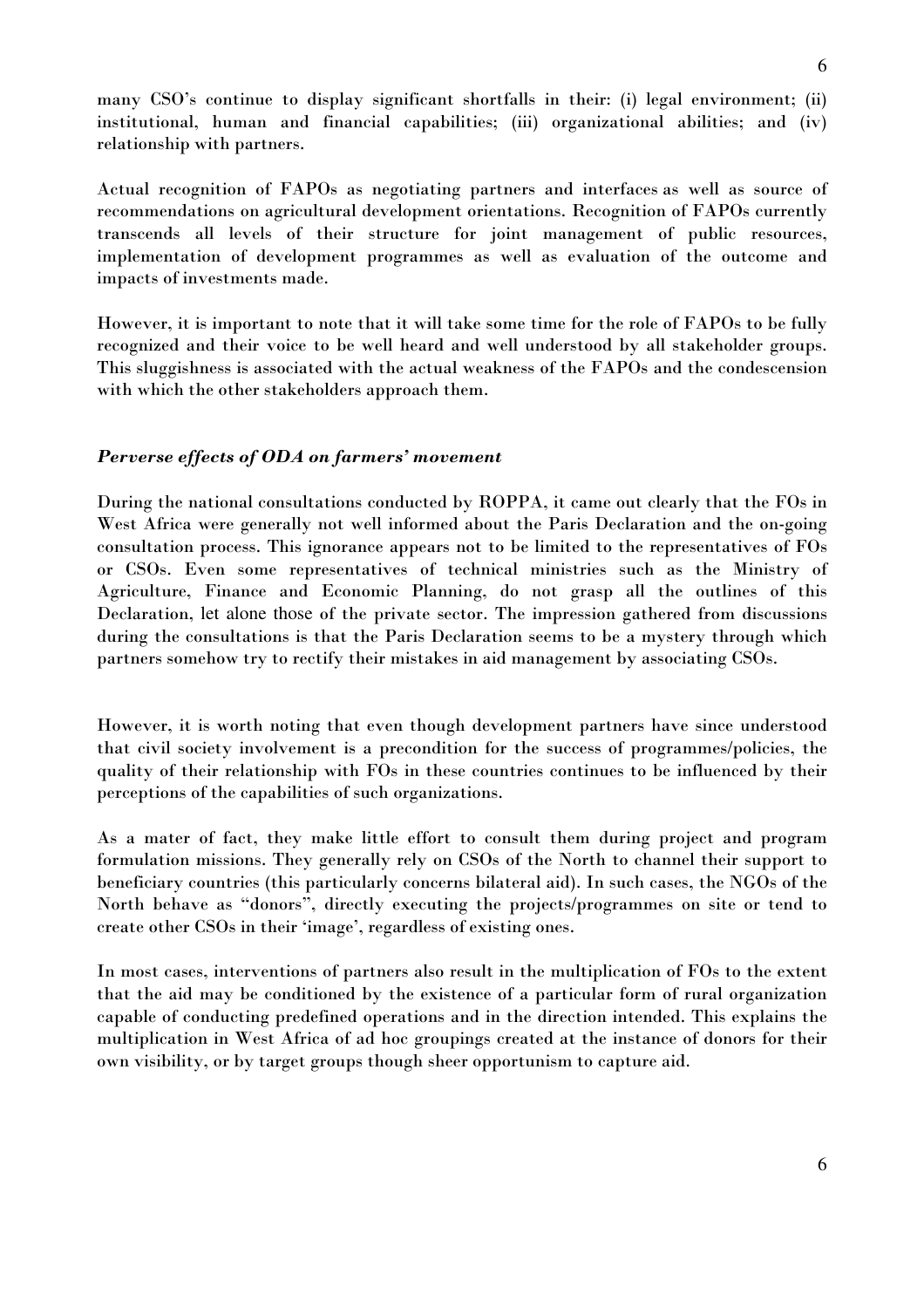The tendency of State administrations and donors to encourage the creation of new rural associations that meet their objectives, instead of supporting the existing structures, leads to waste of resources and time, and gives the impression of perpetual restart.

At this juncture, a clear distinction should be established between discussions on the recognition of FOs, on the one hand, and their involvement and assignment of responsibilities in the management of public finance, on the other hand, towards transformation of the rural environment and development. It would seem that for each government and ODA intervention, questions are being raised about the real legitimacy of FOs, their natural proximity to target groups and ignorance of their own reality. This does not always facilitate relationship between FOs and other stakeholder groups involved in the ODA.

# III. RELATIONSHIP AMONG STAKEHOLDERS IN AID MANAGEMENT

# Relations between the FAPOs and affected groups at the grassroots:

It is important to note that the relations between the FAPOs at the central level and their grassroots organizations cannot be analyzed as relations within a monolithic structure (such as public administration) which has a central level and decentralized levels. Within the farmers' movement, each structural level enjoys and uses its autonomy of organization and action.

It is for this reason that very often, in Ghana, Senegal, Mali, Burkina Faso, and of course in most West African countries, the relationship between central organizations and their grassroots are perceived as not very strong.

Certainly, the FOs are conscious of the need to strengthen the farmers' movement by smoothening communication and information exchange between the various structural levels and holding regular consultations so as to speak with the same voice on issues of common interest.

Cohesion and coherence in action are strong determinants of the success of the FOs in operations using aid, either as pressure groups, project executing agencies or service provision agencies. It is for this reason that the ROPPAs insist on consistency of positions within the farmers' movement in country, each African and sub-region and at the continental level.

This desire of the ROPPA is however met with the current practice of encouragement towards the perpetual reconfiguration of the farmers' movement by national administrations, regional institutions as well as bilateral and multilateral donors, and certain North and South CSOs.

# Relationship between the CSOs of the North and FAPOs of the South:

Generally speaking, with the exception few examples, the relationship between the West African and the CSOs of the North has been experiencing uneven development. Sometimes, it takes the form of relations between "the rich" and "the assisted".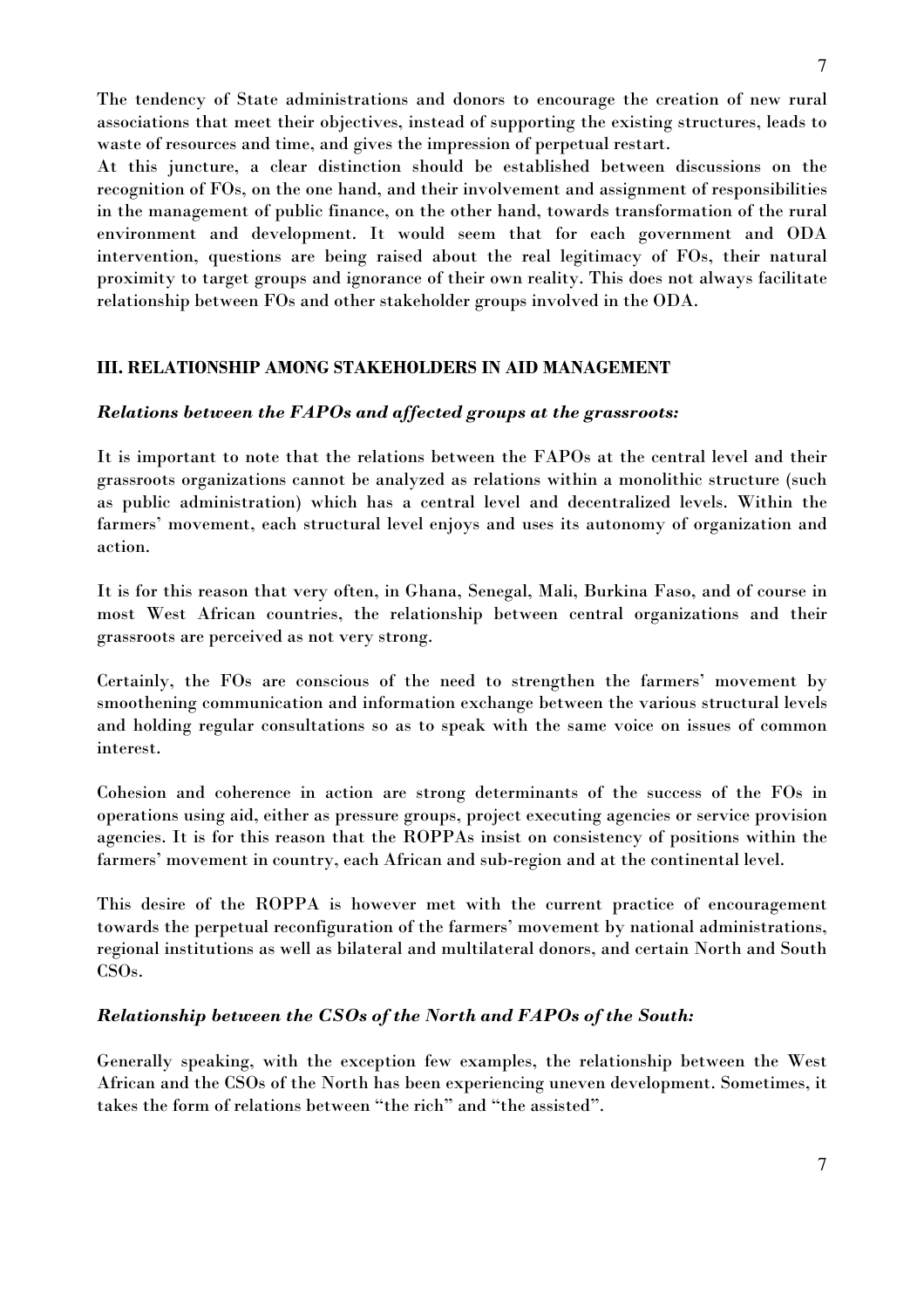In spite of certain shortfalls that have been noticed, one can say that the relations between the CSOs of the North and the West African CSOs have been particularly strengthened with the recognition of the FAPOs as pressure groups. There is a real partnership, alliance or complicity relationship seeking to influence the strategic or political choices made by South and North policymakers at the national and global levels. This is the current situation of the ROPPA which has a network of CSO partners and allies with whom she engages in a common fight for food sovereignty on WTO trade negotiations and Economic Partnership Agreements (EPAs) and issues on global governance of agricultural issues

## Relationship between FAPOs and their Governments:

The relationship between the FAPOs and governments has been increasing from year to year. However, this depends on the level where one is located in the administration, recognition of public liberty and democratization of political life.

At the local level, it has been noticed that the relationship has had the consequence of overstretching the relationship between the FAPO and the technical services at the grassroots. The latter, weakened as a result of the withdrawal and weakening of the State, are no more capable and do not have the means to the service needs of farmers. These service needs are covered by ad hoc administrations of projects established according to the circumstances and put under the supervision of a joint Government-Donor steering committee, a CSO of the North or the donor himself/itself.

Rehabilitation of the public administration of agriculture and review of the system of supervision, aid and technical assistance to farmers will be absolutely necessary to strengthen and improve the relationship between the CSOs and their governments.

However, extra efforts need to be made within the agricultural administrations to accept or share, everywhere, recognition of the FAPOs as major players in the definition of agricultural strategies and implementation of rural development operations at the grassroots.

# Relationship between FAPOs and development partners:

The relationship between FAPOs, donors and development partners have taken a particular turn following the withdrawal of the direct budget assistance and establishment of ad hoc project management administrations. The FAPOs have often had the opportunity to be part of joint steering committees or project execution committees and to come into direct contact with partners.

The following examples can be quoted for illustration purposes:

1. the case of the relationship between FAPOs, the Government of Senegal and the World Bank which also involves the State and allowed the FAPOs to manage public funds. The birth of these triangular relationship and its consolidation resulting from long negotiations were made possible by several factors: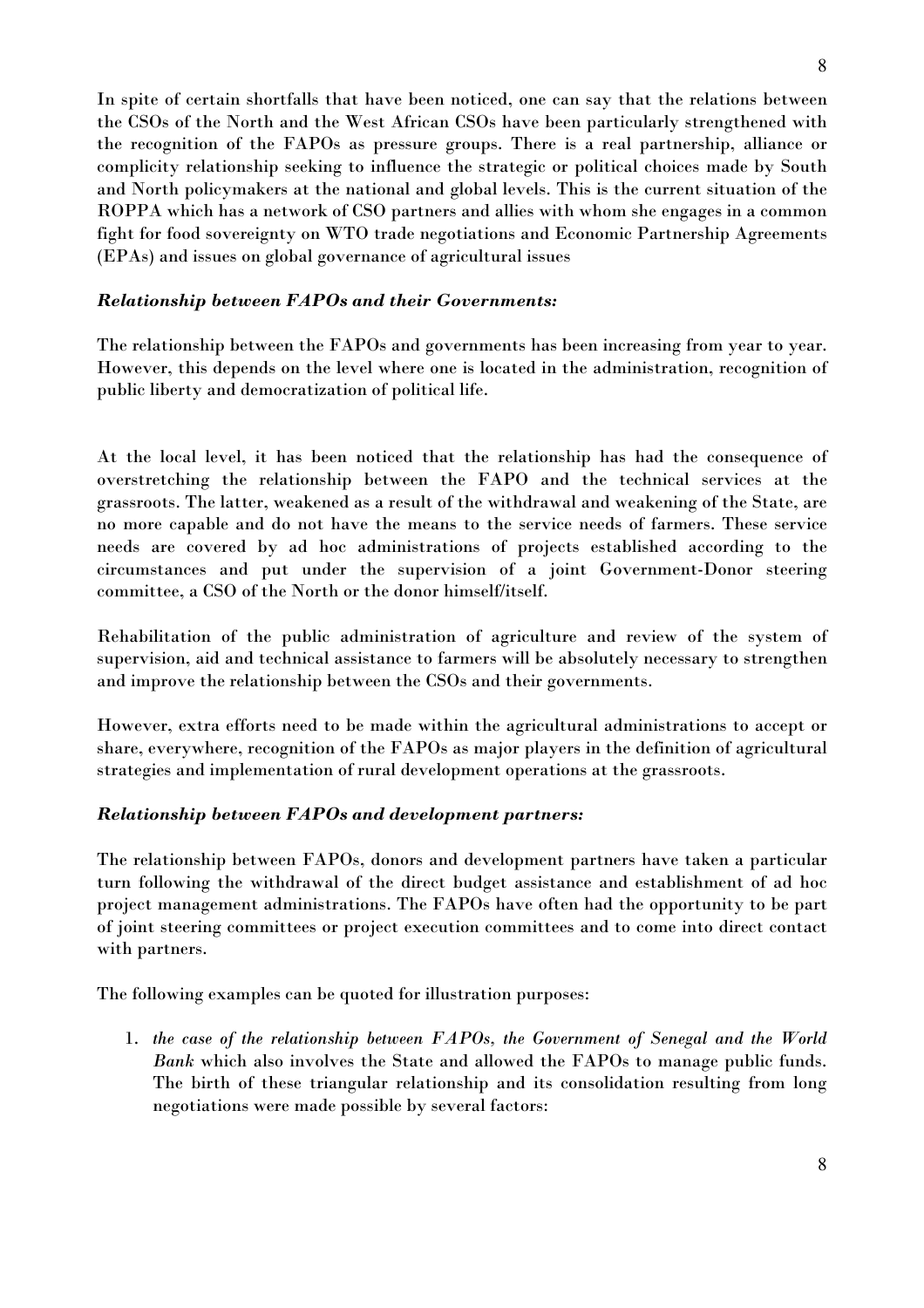- Government's political will to establish a permanent dialogue with peasant organizations.
- **Donor's willingness to change approach**
- Notice of an agricultural sector undergoing crisis and ineffective interventions by development partners ;
- Agricultural producers are becoming better organized at national and local levels (especially with CNCR as consultation platform):
- An enhanced decentralization to promote empowerment and local ownership of development issues.
- 2. Various partners have directly supported FO initiatives, especially in the area of advocacy to influence agricultural policies. It is in this light that the ROPPA and many other African FO networks received direct financial support from the bilateral cooperation, multilateral aid from NGOs, governments and regional integration institutions to mobilize and sensitize farmers on the agricultural aspect of NEPAD or the APE trade negotiations. This is particularly the case of IFAD which has assigned itself the mission of assisting small-scale farmers and supported a farmers' consultation process from the national level to the continental level. IFAD has even developed a specific dialogue space with the FOs at the global level with the farmers' forum which is held biannually as an addition to the meeting of the governors of the institution.

The examples that have just been enumerated well translate the development in the idea that donors have a role of the FOs as well as the relationship that they can maintain with them. However, in most cases, it has to do with relationship between the national or regional umbrella organizations. This leaves them a responsibility vacuum towards their members at the grassroots.

The relations between donors and the FAPOs, and even the CSOs, are generally going to take another particular turn with the return of an agricultural financing mechanism based on budget assistance. The major risk is the marginalization of these relations in the choice of investment priorities, transparency check and fairness in management as well as the process of evaluating the effects and impacts of aid.

It is for this reason that the ROPPA considers that budget assistance should not be an exclusive system of the ODA, at least until all guarantees have been provided to ensure equal access to national public resources for all groups of players, particularly the FOs, to support their economic or environmental activities as well as their role as a pressure group.

As a matter of fact, in all countries, donors and CSOs should create a space for dialogue and interaction on the budget assistance issue for rural development so that it produces only advantages, and no more negative effects, for the FOs and other rural players.

### IV. LESSONS DRAWN AND RECOMMENDATONS

There are many examples of encouraging and interesting practices leaving some amount of responsibilities to the FOs and contributing towards the effectiveness of the development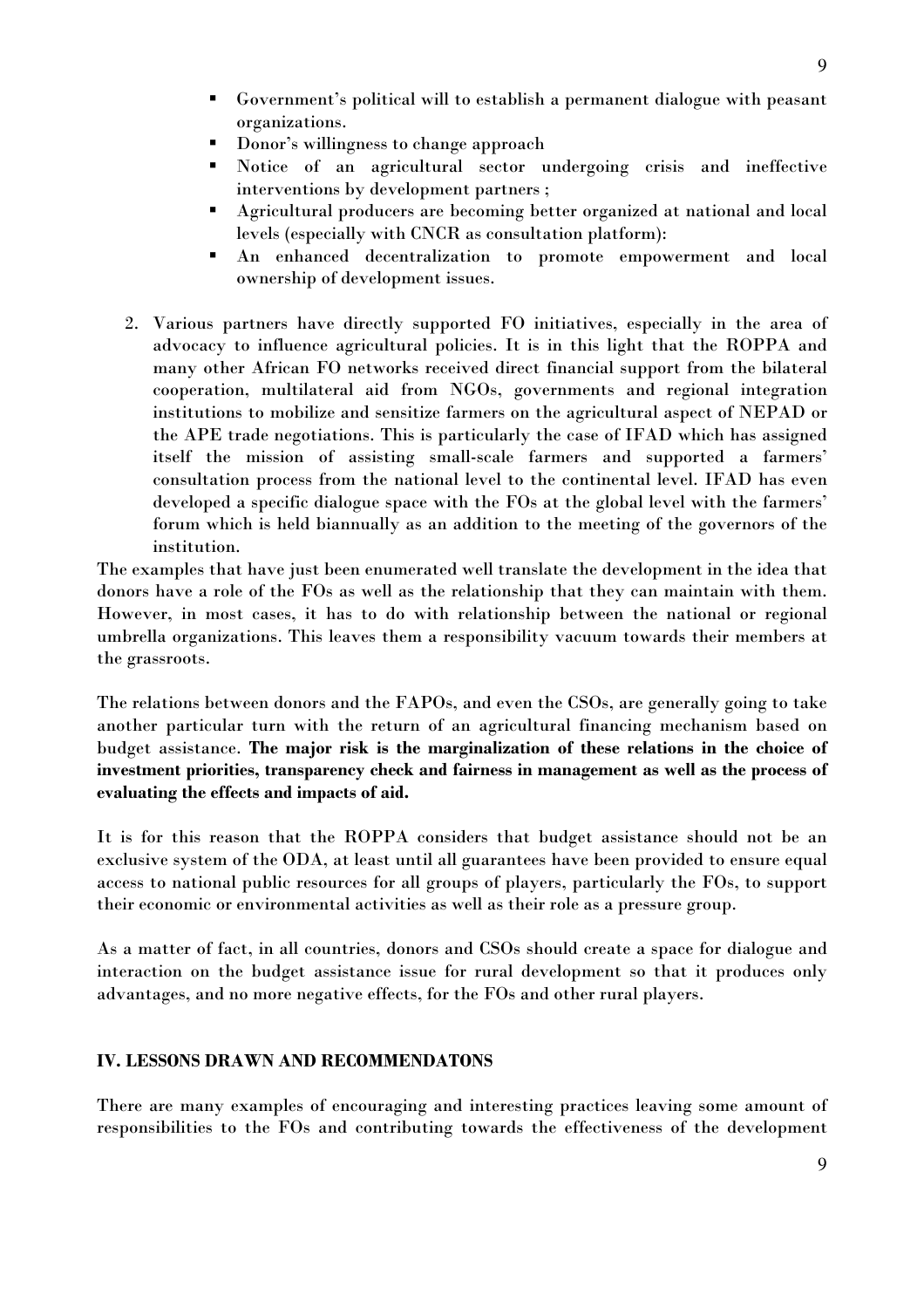funding, from donors, national investment funds or the private financial sector. Significant effects have been produced in terms of transformation of rural farms at all levels of the farmers' movement structure, beginning from the local level to the sub regional or international level and in all types of roles that can be played by a service or representation organization. These include raising concerns of the grassroots, project execution, intermediary financing by way of technical assistance or funding to producers, provision of economic services, pressure and political dialogue to influence direction towards development.

Participants in various consultations held in West Africa indicate that the FAPOs have been and are important and credible players to be considered for implementation of the Paris Declaration. They are in a position to: (i) join the process of negotiation of strategies/policies/programs and projects; (ii) provide weight for the proposal of development policies (agricultural and rural); and (iii) be better known at the national, sub-regional and international levels.

## Factors limiting the role of FOs in improving aid effectiveness

However, effective participation of the FAPOs in aid management can be met with ineffectiveness of the legal or regulatory framework governing them or which regulates the use of public resources. It can also be hindered by their weak organizational, institutional, human and financial capacity.

Under these circumstances, the only way to derive maximum benefit from the involvement of FAPOs as well as the management of aid to improve its effectiveness is to find an urgent solution to these shortcomings. The FAPOs must themselves endeavor to mobilize greater resources of their own so as to reduce their dependence on external funding.

They must also make efforts to enhance their credibility through the improvement of internal governance, establishment of principles of imputability and transparency in resource management. The establishment of a system of internal communication and information as well as with the other components of civil society is also a concern that needs to be addressed in the short run.

Recourse to budget assistance certainly implies:

- Capacity building for the FOs in terms of formulation, implementation, monitoring/evaluation and financial management.
- Better coordination/consultation and harmonization of stakeholders on the field, especially the CSOs. Complementarity and synergy should be the rule.

## Recommendations

In the light of the foregoing, specific recommendations to the RCSOs and the various partners can be formulated as follows:

The FAPOs and RCSO should commit themselves to: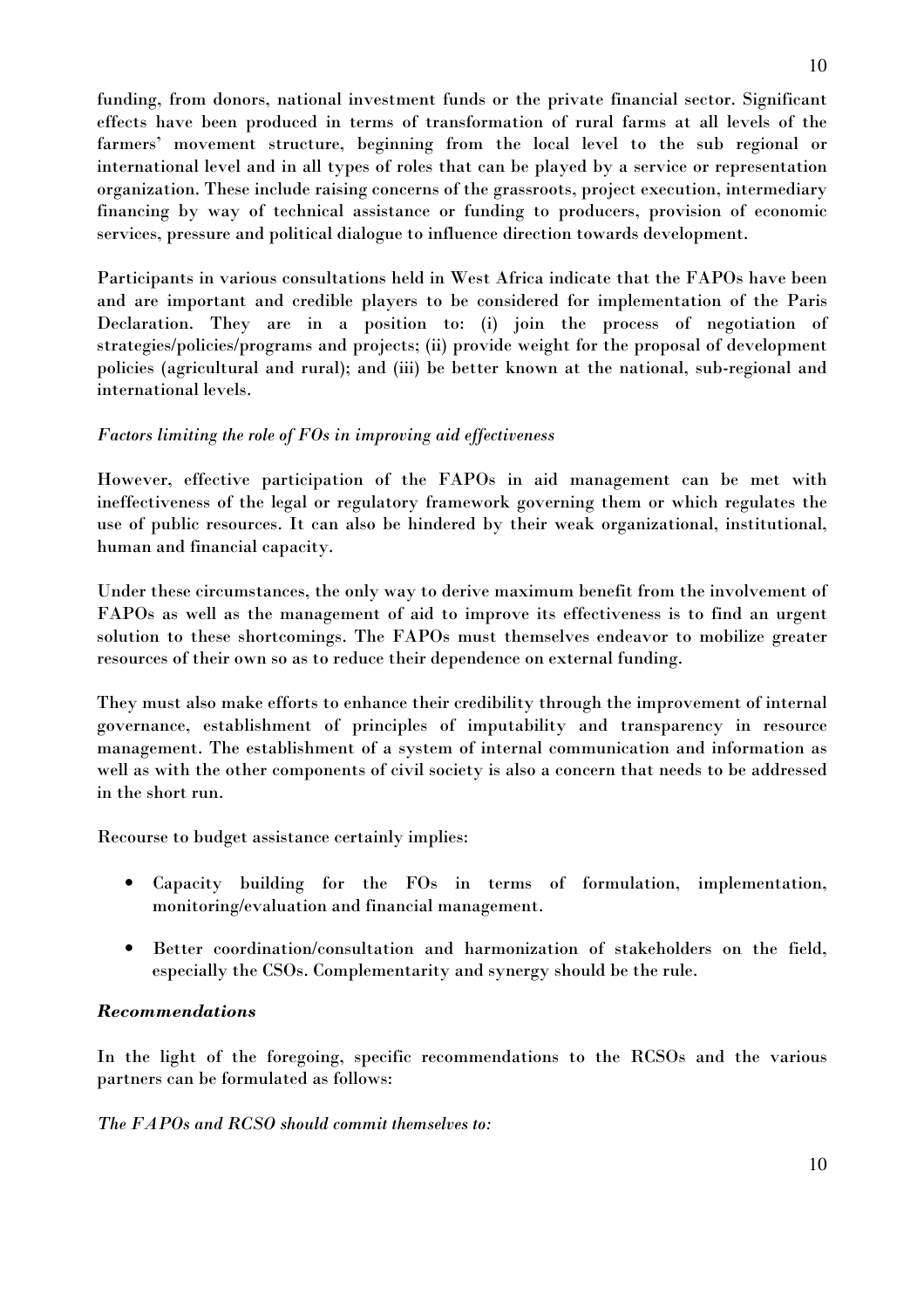- Strengthening/intensifying their actions of advocacy and lobbying with governments and PTFs to ensure consideration and implementation of the above recommendations made to them;
- Request for higher involvement in the development of reference frameworks as well as government budget to ensure better control over the mechanisms for determining funds allocated to development in the various sectors of the economy;
- Enhance their independence and credibility through : (i) efforts towards financial independence through internal resource mobilization ; (ii) strengthening of internal governance, especially the promotion of new leadership and organization of democratic elections for change in management; (iii) improvement of imputability and transparency in the management of resources that are mobilized; (iv) development and establishment of an efficient internal information and communication system and with the beneficiaries of their interventions as well as their partners and the other  $CSOs:$
- Improve and strengthen the process of coordination, consultation and harmonization of their field interventions.

Mobilise to empower producers with the resources at their disposal so as to strengthen their relationship with their base as well as their capacity of reflection and analysis in order to bring them to a position where they can promote institutional reforms to agricultural services and the ministries

# CSOs of the North must:

- Consider FAPOs as real development partners;
- Avoid substituting themselves for FOs in terms of representation, social mobilization and services to farms
- Give priority to funding of programs/projects running over several years and covered by framework documents developed by partner FAPOs and RCSOs with whom they shared the content;
- Participate in capacity building programs of FAPOs and RCSOs especially towards a better representation at the regional, national and international level.

## Governments at all their structural levels must:

• Bring back agriculture and rural development at the centre of economic and social policies